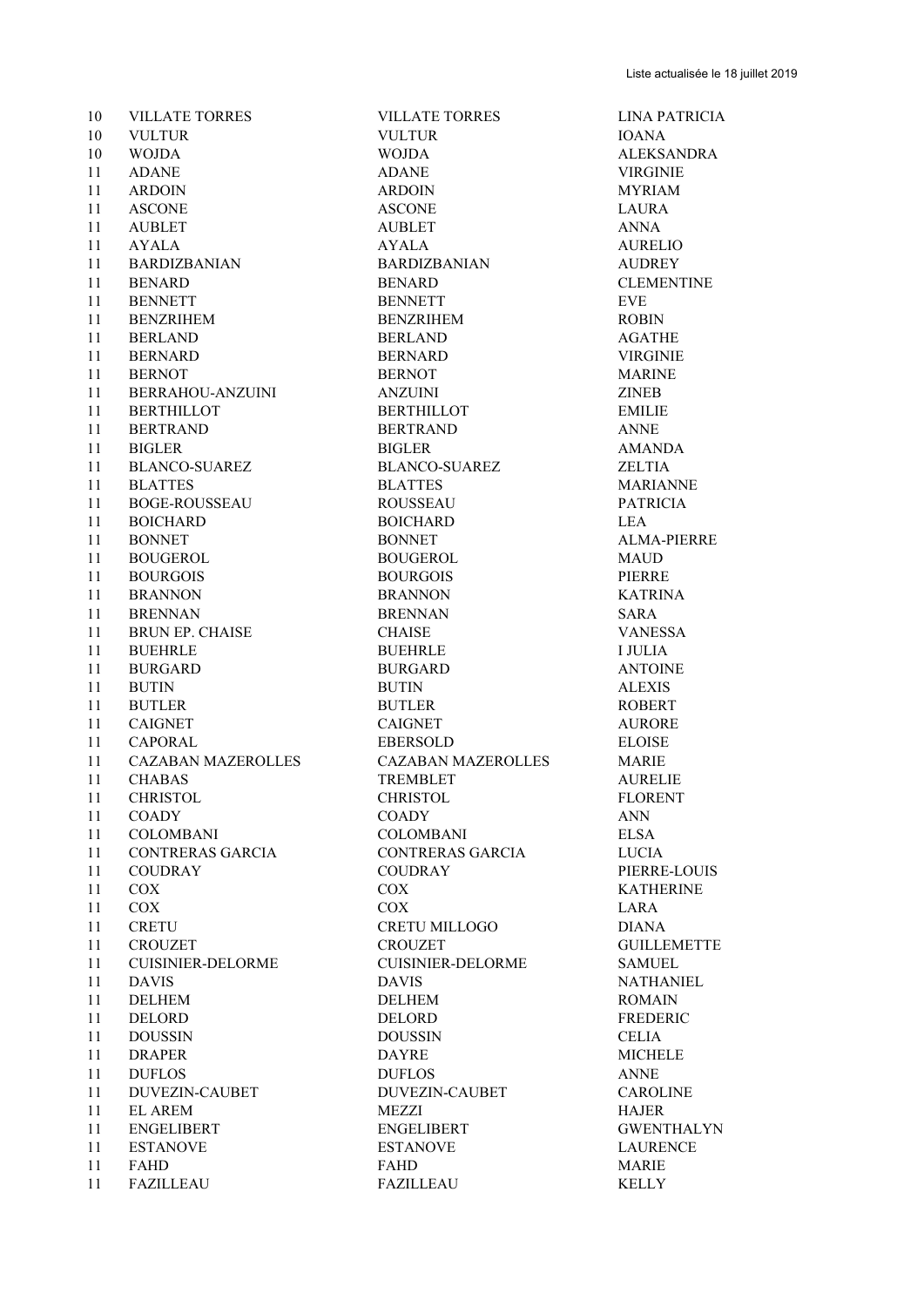11 FERON FERON FERON ALEXANDRA FLAMBARD FLAMBARD GABRIEL FOURTON FOURTON CLEMENCE FSEIL HAMRAT FATMA ZOHRA GARDES GARDES YVES GHORBANIAN KERDABADI GHORBANIAN MOHAMMAD REZA GORDIEN GORDIEN ARY 11 GORGEN GORGEN CAROLIN GROSSI GROSSI ELODIE GUILLARD GUILLARD SEVERIN HARMA HARMA TANGUY HEISHMAN HEISHMAN EMMA 11 HERVE CORALIE 11 HOLT BENJAMIN HOUNHOUAYENOU HOUNHOUAYENOU ERNEST HUNNEKUHL HUNNEKUHL PHILIPP 11 IVERMEE IVERMEE ROBERT JAIN JAIN BHAWANA JANIER JANIER MATHILDE JEANNIER JEANNIER FABIEN 11 JEHL EMILIE JOHANSSON JOHANSSON-MANOURY ELISABET JULLIARD JULLIARD EMILIEN KALYANIWALA KALYANIWALA CARMENNE KAUTZMANN KAUTZMANN MARYLINE 11 KOOL CARINE KURJATTO RENARD PATRYCJA LABOURG LABOURG ALICE LANDURE LANDURE CORINNE 11 LE POULLENNEC LE POULLENNEC ANNAEL LECLAIR LECLAIR MARION 11 LEJRI SELIMA LESME LESME ANNE 11 LEVICK LEVICK TIFFANE LOISON LOISON NATHALIE LOUADJ LOUADJ KAMILA MAC GAW MAC GAW STEPHANIE MAHEO MAHEO OLIVIER 11 MAK ARIANE 11 MALLET GARCIA MALLET MARIE LAURE 11 MANSOUR MANSOUR CLAIRE 11 MAROTTE MAROTTE MAROTTE GUILHEM MARTIN MARTIN COME MASSOULIER MASSOULIER NATHALIE MATHIEU MATHIEU JEANNE MATHURIN MATHURIN ELISE 11 MAUFORT MAUFORT MAURORT JESSICA MCELHINNEY LEROY NORAH 11 MCKENZIE MCKENZIE MCKENZIE WILLIAM 11 MCKEOWN MCKEOWN CLAIRE 11 MELI ADRIEN MELIN SCHYLLERT MELIN SCHYLLERT KIMBERLY KARIN SANNA MELYON-REINETTE MELYON-REINETTE STEPHANIE MESSELEKA BOYER BOYER CYNTHIA MIHAJLOVSKA MIHAJLOVSKA LUPKA MISSUD MISSUD JEAN MOINZADEH MOINZADEH IRANDOKHT DINA 11 MORIN MORIN MORIN ALICE

11 MORNE MORNE MORNE EMMANUELLE